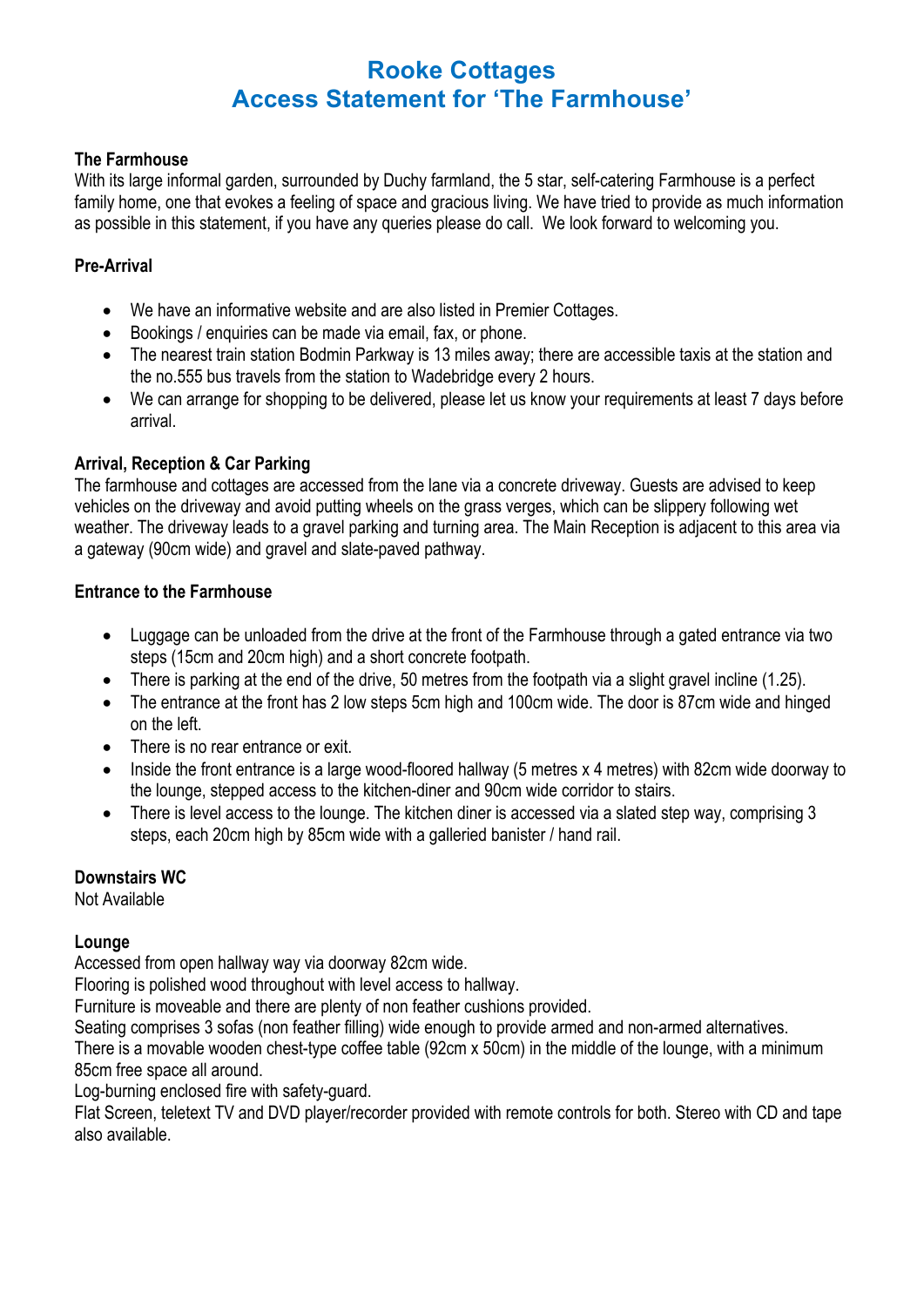## **Self-Catering Kitchen**

- The kitchen entrance is from the open hallway via a slated stepway, comprising 3 steps, each 14cm high by 85cm wide with a galleried banister / hand rail.
- Flooring is original flagstones throughout.
- Oven door is drop down, height of lowest shelf 40cm. Grill height is 70cm.
- Slated worktops are 100cm high with cupboards under.
- Induction hob is built in to worktop and is 100cm high
- Sink is 100cm high with built in cupboards under.
- Plate rack and hanging saucepan rack are 150cm and 200cm high respectively.
- Microwave with side opening front door on worktop 100cm high.
- Electric kettle and toaster on worktop 100cm high.
- Free standing American style fridge freezer. Highest shelf in fridge 146cm and lowest drawer in freezer 60cm. Ice maker 100cm high.
- Oak Table provided 200cm long by 85cm wide. Extendable to 280cm long. Height 85cm and under-space of 66cm.
- At least 100cm free space between all furniture and worktops
- Evenly lit kitchen with spotlights above work surfaces where required.
- Front loading washer-dryer beneath worktop. Door height 40cm.
- Front loading dishwasher beneath worktop. Drop door and pull-out shelves. Lowest shelf 40cm, highest shelf 66cm.
- Good contrast between floor, cupboards and other surfaces

## **First Floor:**

- Accessed via twin stair cases of 12 steps each with landing and hallways averaging 95cm wide throughout but 71cm at its minimum. Stair steps are steep, ranging from 20 to 24cm high, 31cm deep and 100cm wide.
- The stairs have single handrails with security gates at the top of each stairway.
- Woven pile carpet on stairs and throughout first floor (not bathroom)
- Level access to all bedrooms. Stepped access to bathrooms.
- All doors to the bedroom and bathroom on this floor are 80cm wide (minimum)
- All rooms have use of shared bathroom, shower room and toilet.

## **Bedrooms**

**Room combinations:** All sleeping accommodation is on the first floor comprising 2 kingsize (1 with attached WC), 1 single and 1 bunk bedroom.

## **General:**

- Non Feather duvets and pillows provided in each room.
- Sheets, duvet covers and pillow cases are pure cotton
- Flat screen teletext TVs provided in both kingsize bedrooms with remote control

**Single room:** Bed height 56cm, 90cm wide by 200cm long, Space each side of bed, left 120cm, right 50cm, foot 130cm. Chest of drawers height 80cm. Top drawer 63cm, bottom drawer 12cm. Wardrobe rail height 158cm.

**Bunk room:** 2 x 90cm wide by 193cm long bunk beds, bottom bed height 53cm, top bed height 130cm. Minimum free space between bed and wall 160cm. Ladder rungs 35cm lowest, 89cm highest. Wardrobe rail height 128cm.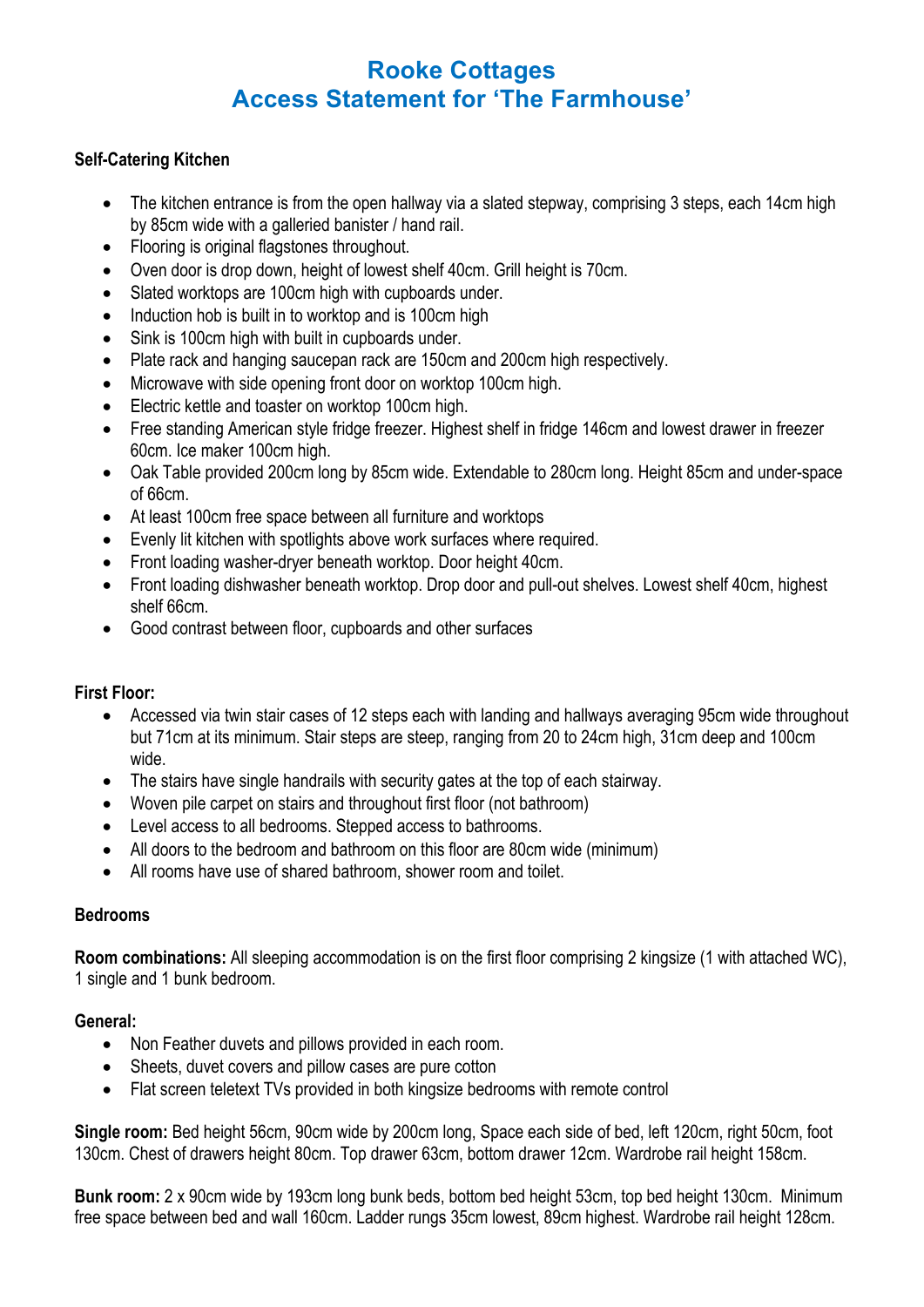**Kingsize Room:** Bed length 200cm, width 180cm, height 56cm, Free space to left of bed 95cm, free space to right of bed 150cm. Free space to front of bed 150cm. Chest of drawers height 110cm, highest drawer 92cm, lowest drawer 20cm. Wardrobe rail height 166cm.

#### **Kingsize with WC and wash basin.**

Bed length 200cm, width 180cm, height 56cm. Free space to left of bed 95cm, Free space to right of bed 76cm. Chest of drawers height 116cm, highest drawer 91cm and lowest drawer 17cm. Step (12cm) to WC with wash basin. Door to WC 69cm wide. Space between toilet and wash basin 40cm. Basin 80cm high.

## **Bathroom & WC [Shared]**

Accessed via step 17cm high (opposite stairs). Door width 66cm Bath with flexible shower over. Bath height is 40cm. Bath length is 150 cm. Minimum width between wall and wash basin 66cm and between toilet and bath 43cm. Basin height 80cm.

## **Shower & WC [Shared]**

Accessed via step 18cm high (opposite stairs) Shower cubicle rim height (step over) is 33cm, size 90cm x 90cm, door width 48cm (folding) Minimum width between wall and wash basin 85cm and between toilet and door 183cm. Basin height 80cm.

## **Grounds and Gardens**

Large sloping garden (grassed) with garden table, cushioned chairs and sun loungers.

## **Laundry**

There is no separate laundry but there is a standard size washer dryer, which is front loading, provided in the kitchen.

## **Shop**

Nearest available is post office stores in village, approximately half mile away along country lane.

## **Outdoor Facilities**

Enclosed children's play area with sand pit, swings, climbing frame and sea saw.

## **Conference & Meeting Rooms, Banqueting, Clubs, Entertainment**

Not Available

## **Additional Information**

- Light switches and power points at normal height and easily accessible from standing position.
- Mobile phone reception varies according to service provider. Information available on request.

## **Contact Information**

Proprietors: Rob & Gill Reskelly Address: Rooke Farm, Chapel Amble, Wadebridge, Cornwall PL27 6ES. Telephone: 01208 880368 Fax: 01208 880600 Email: info@rookecottages.com